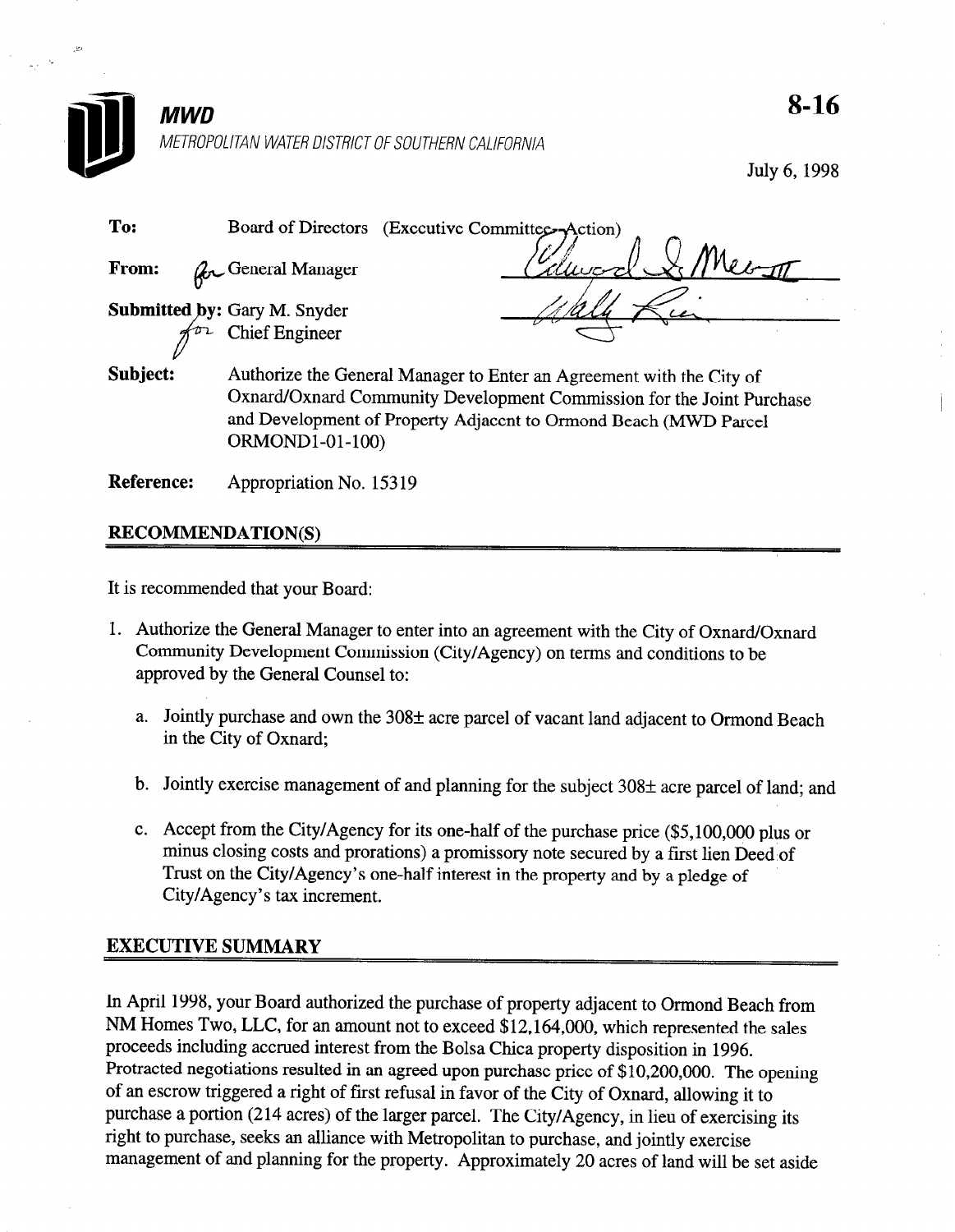and remain in exclusive ownership and control by the Metropolitan for its potential future waterrelated development, including, but not limited to, a seawater desalination project.

## CEOA COMPLIANCE/ENVIRONMENTAL DOCUMENTATION

The actions requested by this letter are exempt from the California Environmental Quality Act (CEQA) because it can be seen with certainty that there is no possibility that they may have a significant effect on the physical environment. (CEQA Guidelines, Section 15061, subd. (b)(3).) There will only be a change in ownership, not a change in any current commercial or residential land use on the site. The property will be kept as open space until such time that specific uses are determined for the property. The purchase merely keeps open the ability to consider a future use. However, before the use of the property can be changed, it will first be necessary to comply with CEQA.

## DETAILED REPORT

In May 1996, your Board authorized the sale of Metropolitan's Bolsa Chica property. The Bolsa Chica property was intended to be utilized for a seawater desalination plant. At the direction of the Board, the proceeds from the sale of the Bolsa Chica property have been held in a fund for a replacement coastal site suitable for a seawater desalination plant. In December 1997, your Board authorized the extension of the initial 12-month reinvestment period for an additional 12 months.

In April 1998, your Board authorized the purchase of a  $300\pm$  acre site adjacent to Ormond Beach, with the proceeds of the sale of the Bolsa Chica property that had accrued interest and totaled approximately \$12,165,000. The subject property is owned by NM Homes Two, LLC, and is one of the relatively few known available coastal sites remaining within Metropolitan's service area that has access to a source of ocean water and is advantageously located adjacent to a power plant. The Ormond Beach property is part of the Calleguas Water District's 1<sup>st</sup> Fringe Area Annexation dated December 8, 1964, and  $2<sup>nd</sup>$  Fringe Annexation dated November 7, 1969.

Negotiations with NM Homes Two, LLC, resulted in an agreed upon purchase price of \$10,200,000. The opening of an escrow triggered a right of first refusal in favor of the City of Oxnard that allows it to purchase a portion (214 acres) of the larger parcel. The City/Agency has agreed not to exercise its option to purchase the property if the Metropolitan will enter into an alliance with the City/Agency to purchase, manage, and develop the property. The Ormond Beach property is wholly within the City of Oxnard's designated redevelopment area. The City/Agency has expressed concern that if Metropolitan purchases and controls the property solely, the property may remain undeveloped for many years. Central to this concern is the fact that Metropolitan's ownership of the site will cancel the collection of real estate property taxes, as Metropolitan is exempt from paying such taxes on property within its service area.

The City/Agency is in favor of an agreement with Metropolitan that provides for joint purchase of the property in undivided equal interests. As part of the agreement, approximately 20 acres of land will be set aside and remain in exclusive ownership and control by Metropolitan for its potential future water-related project(s), including but not limited to, a seawater desalination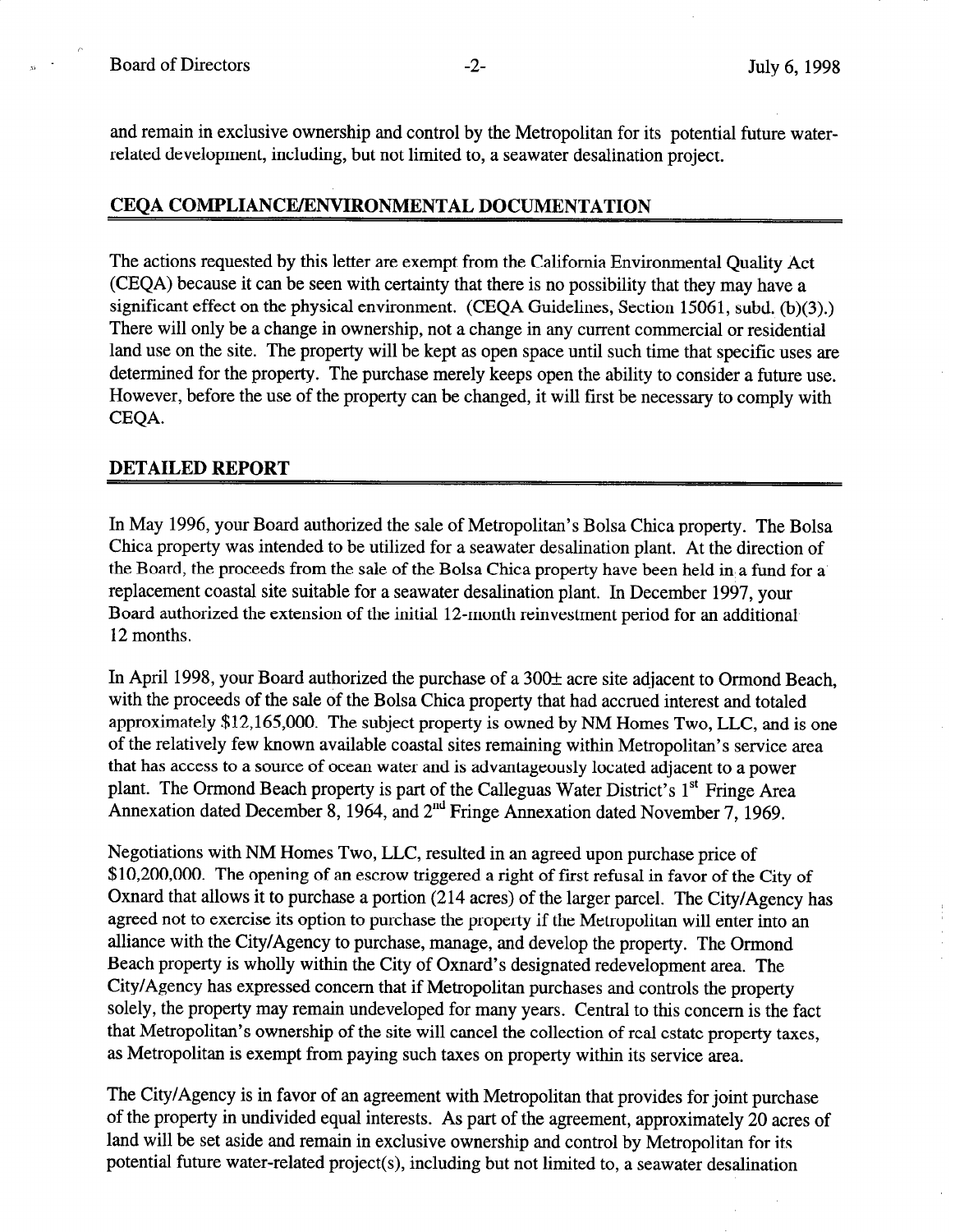plant. Management of and planning for any future uses of the property will also be jointly undertaken between the parties. Any revenue and expenses associated with the property will be shared equally between the parties. Additionally, Metropolitan will accept from the City/Agency for its one-half of purchase price (\$5,100,000 plus or minus closing costs and prorations) a promissory note secured by a first lien Deed of Trust on the City/Agency's one-half interest in the property, and by a pledge of a portion of the City/Agency's tax increment.

Alliances between public agencies and public/private entities are increasingly more common and popular. The Metropolitan, City/Agency alliance has strong support from the City of Oxnard, its Community Redevelopment Commission, and the Greater Oxnard Economic Development Corporation. Joint participation in the planning for future uses of the subject property is viewed to be advantageous to both parties. From Metropolitan's standpoint, working jointly with the City as a jurisdictional governing body will, among other things, allow Metropolitan to obtain immediate feedback and input throughout the planning and implementation phase of its potential seawater desalination project or any other potential, water-related projects.

Presently, there exists no definitive plan for any secondary use and/or development of the overall site. Metropolitan and the City/Agency together propose to explore and evaluate all opportunities for the property. Recommendation(s) for secondary use will be presented to the Board for review and authorization, as appropriate.

Staff continues to evaluate other coastal property suitable for seawater desalination plants.

MTM:aj\revS (ormondbeach)

Attachment(s)